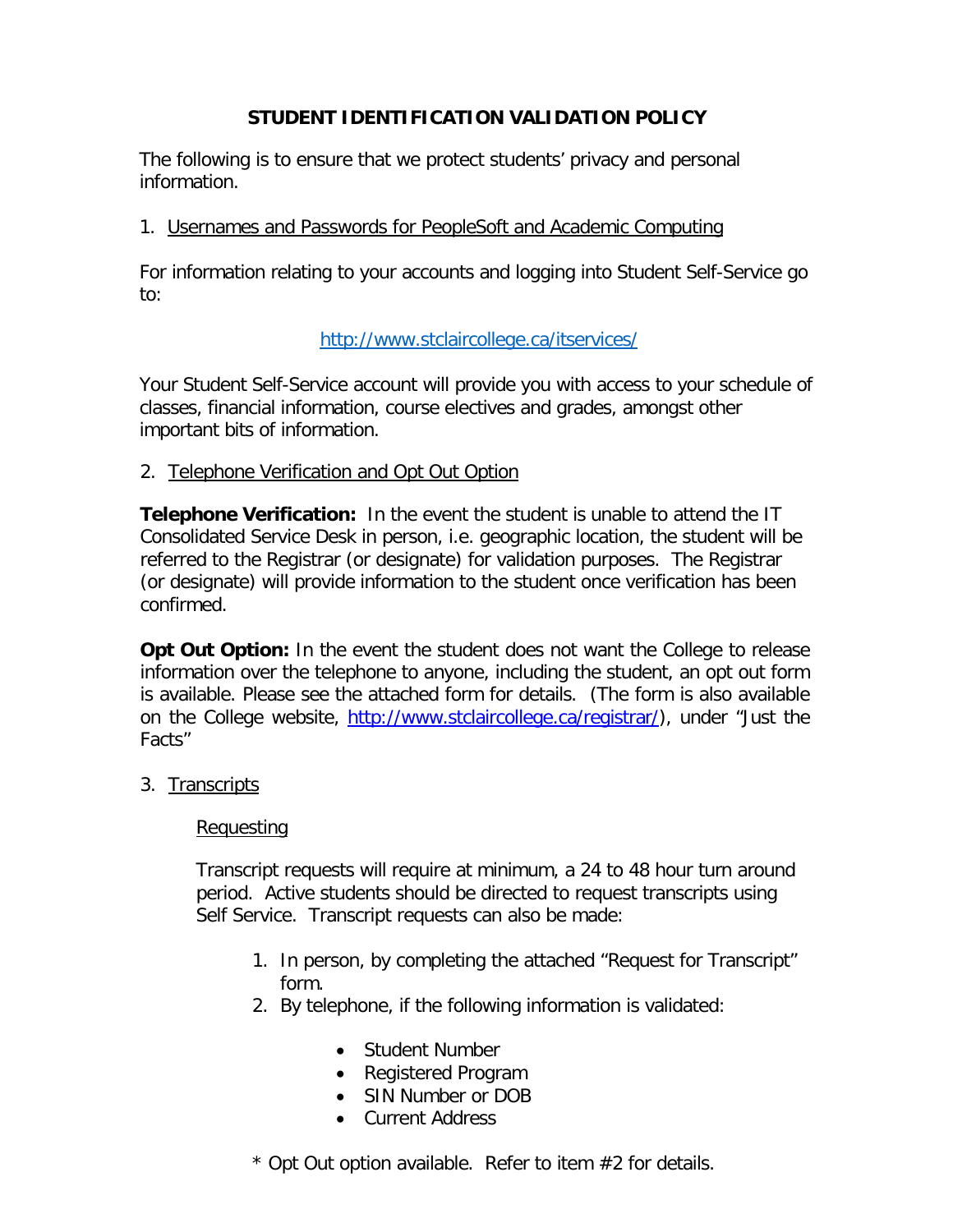#### Pick Up

Students must provide photo identification to pick up a transcript.

### Mailing of Transcripts

Upon request, transcripts can be mailed to any educational institution, the student's "Home" or "Local" address providing it matches the Student Information System.

### 4. Diplomas/Certificates

### **Requesting**

To obtain a diploma or certificate students must complete an "Application for Certificate from Continuing Education" form, or be in their graduating semester.

### Pick Up

Students must provide photo identification to pick up a diploma or certificate.

# **Mailing**

Diplomas or certificates can be mailed to the student's "Home" or "Local" address providing it matches the Student Information System.

After two weeks of the official graduation ceremony, diplomas or certificates that have not been picked up will be mailed to the student's "Home" address as indicated on the Student Information System.

### 5. Name Change

Students must provide legal documented proof to change their first or last name. (Examples: Marriage certificate, divorce decree, driver's license.)

### 6. Address Change

If possible, students should be directed to change their address using PeopleSoft Self Service. Address changes can also be requested by telephone, if the following information is validated:

- Student Number
- Registered Program
- SIN Number or DOB
- Current Address